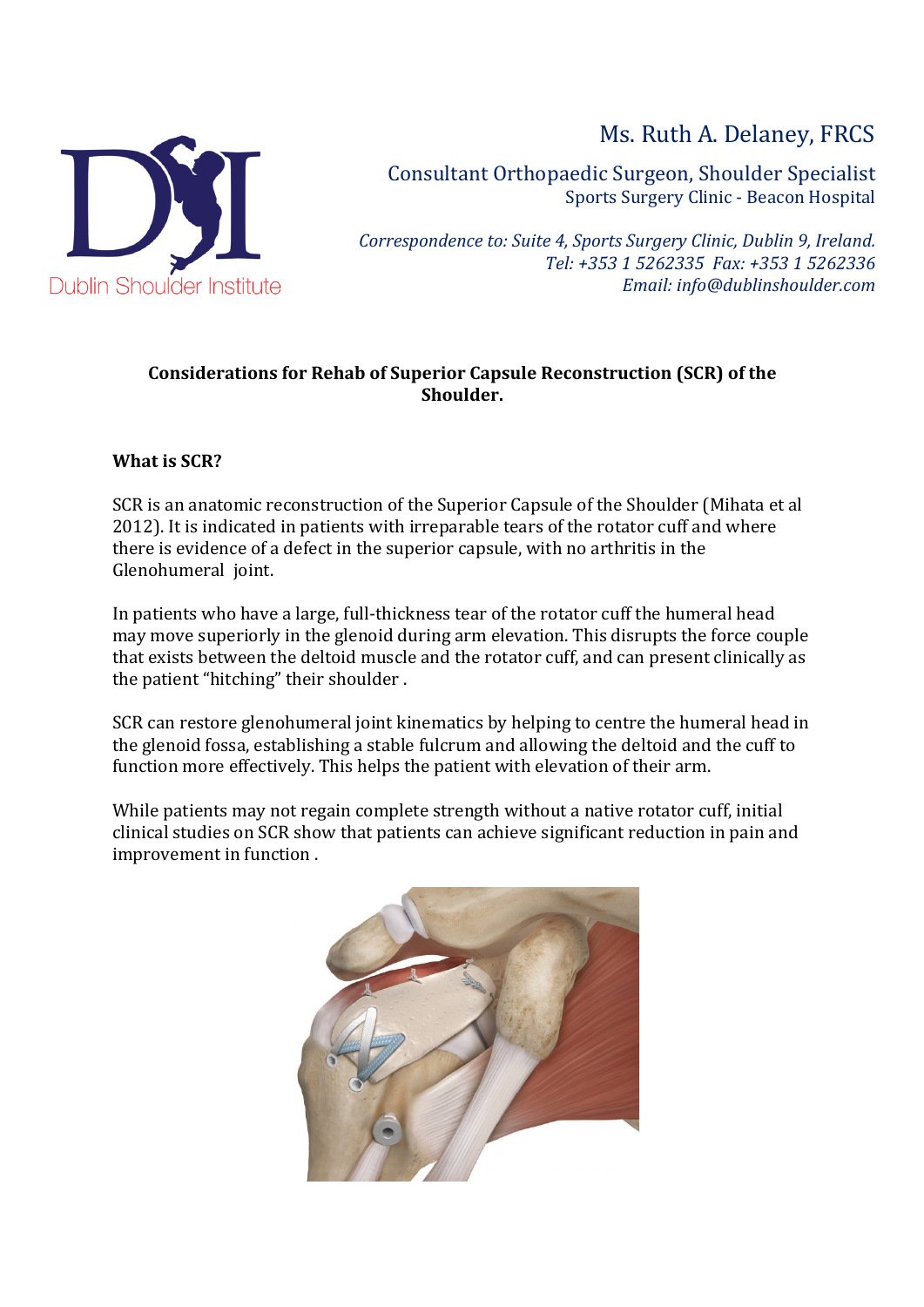## **THE GRAFT:**

We currently use a porcine xenograft dermal extracellular graft (Arthrex DX Matrix) to reconstruct the superior capsule of the shoulder. Biological grafts are preferred over synthetic grafts because they contain collagen thus natural cell interactions such as proliferation and migration occur.

A successful post-operative outcome is dependent on a successful healing process, which consists of the initial inflammatory phase. The following occurs:

- 1) Fibroblasts must penetrate the collagen matrix within the biological graft.
- 2) Cell Proliferation/degradation occurs, essential for host acceptance of biological graft.
- 3) Remodelling/maturation phase cells, blood vessels and collagen organise where the fibres align along different tension lines to achieve overall tensile strength of the graft.

IF REMODELLING DOES NOT OCCUR PROPERLY, TISSUE DEGRADATION AND REJECTION OF THE GRAFT COULD OCCUR.

#### **REHABILITATION PRINCIPLES**

Three main principles are:

- Optimise graft healing as part of a conservative rehab approach.
- Deltoid re-education.
- Collaboration between surgeon, therapist and patient.

OPTIMISE GRAFT HEALING via a conservative approach. Evidence suggests that the grafts undergoes significant remodelling and becomes weaker before it gets stronger.

DELTOID RE-EDUCATION - The deltoid plays key role in the rehab process of patients who have undergone SCR as the deltoid is considered the prime mover of the arm in the absence of a complete, functioning rotator cuff.

COLLABORATION SURGEON/THERAPIST/PATIENT- close communication with the surgeon is essential for a successful post-operative outcome. Clinicians also need to constantly monitor the patient's expectations by explaining the time lines of expected benefits and recovery.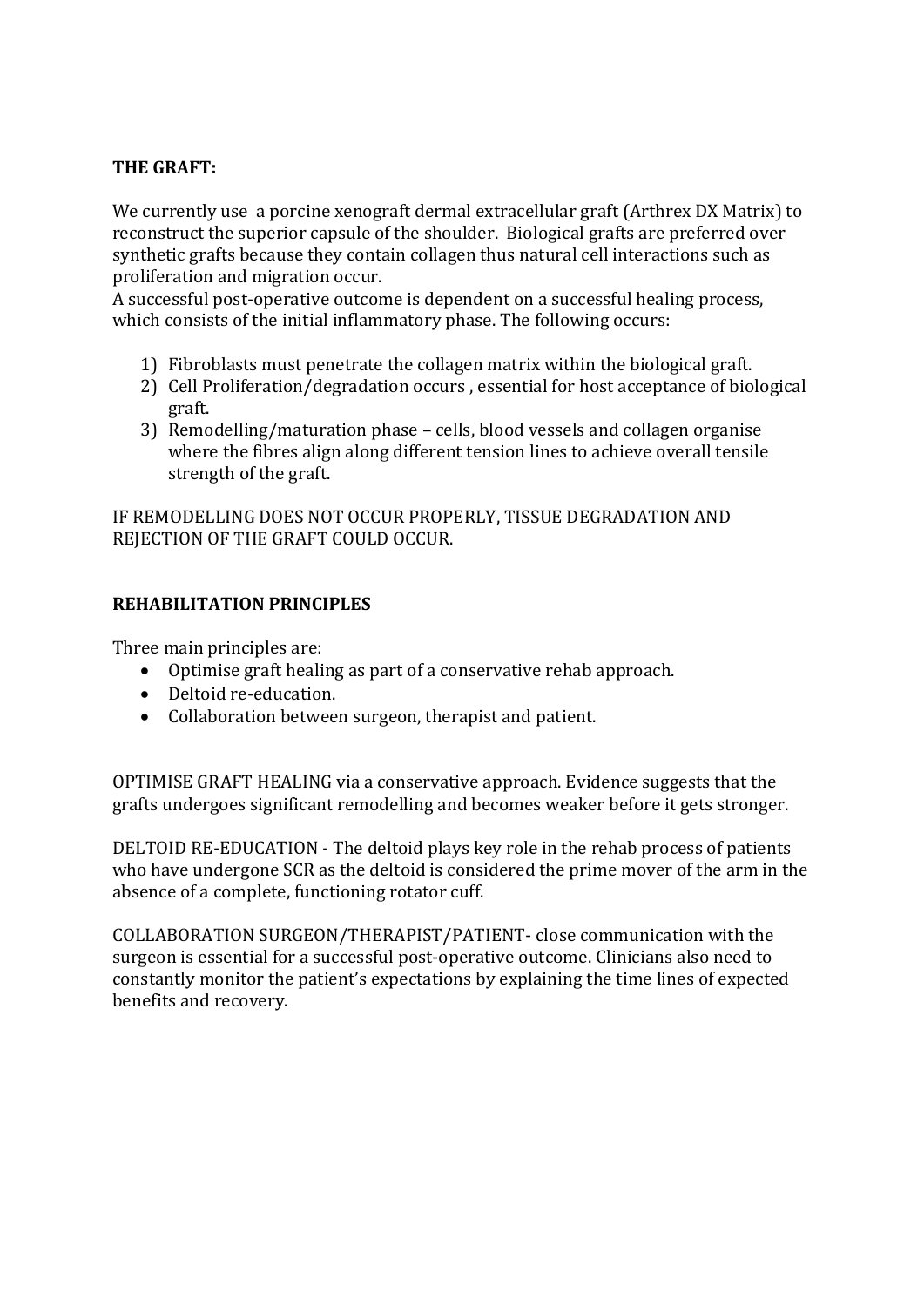### **REHAB PHASES**

**Patients are discharged from hospital wearing a shoulder immobiliser (DonIov Ultrasling III) and with a home exercise programme consisting of** AROM for elbow/ wrist / hand. Patients will then attend for a 2-week post-op review before attending with their Chartered Physiotherapist.

### A video explaining how to correctly wear the shoulder immobiliser can be found **here: https://www.dublinshoulder.com/services/shoulder-surgery/**

**PHASE 1: PROTECTIVE PHASE 0-6 weeks** (patient in sling, initial inflammatory phase occurring - healing the graft).

#### **Goals:**

- It is beneficial for the patient to have a clear understanding on the rationale of the surgery and the rehabilitation process.
- Ensure fine balance between protecting graft and reducing post-op stiffness.
- Ensure patient compliance with sling and home exercise program.
- Ensure patient is comfortable, managing any pain and sleeping well. (Reassure the patient that it may take some time to be comfortable at night and sleeping normally, this is an expected part of the initial post-operative period)

#### **Precautions:**

- Arm is to remain in sling, and removed only for HEP and washing/dressing.
- NO Active ROM of the shoulder. No hand behind back or across body.
- NO supporting of body weight with hands.
- NO driving.

### **Treatment & Management:**

- 2 week post-op check with surgeon for wound check (absorbable stitches are used) and physiotherapy instructions.
- Patient is to wear sling for 6 weeks.
- Inform patient re: timeframes of recovery and functional improvements.
- Ice  $(10 \text{ min}, 3.5 \text{ x daily})$  and pain relief as prescribed.
- PROM may commence before 6 weeks to prevent post-op stiffness. Please refer to patient Physiotherapy Prescription note from Dublin Shoulder Institute.

### **Treatment Considerations:**

- Sensorimotor control should start early in the rehab and progress through the phases.
- Assess for Pectoralis dominance. Patients will often be in a protracted shoulder position and have an increase in resting tone of the muscles (observable or by palpation).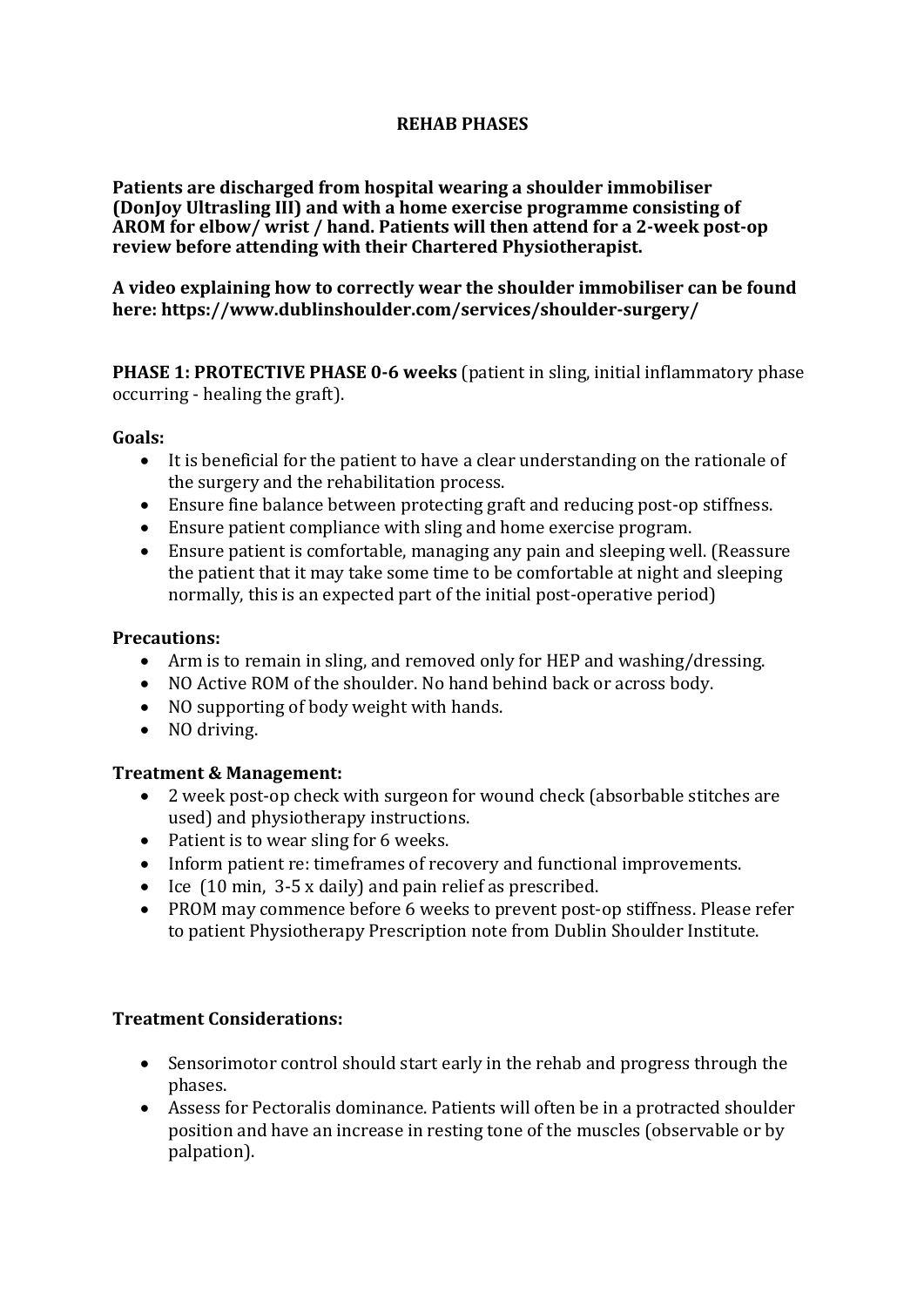**PHASE 2: INTERMEDIATE PHASE** ( $\cdot$  6 weeks – 4 months, Graft incorporation and Revascularisation phase).

# **GOALS:**

- Restore Functional AROM ( Flexion, Scaption, ER, IR)
- Establish basic rotator cuff and scapular neuromuscular control, in pain free ROM.
- Regular physiotherapy required to guide patient through this rehab phase.

# **PRECAUTIONS**

- NO exercise/ activity that increases pain
- NO specific cuff strengthening exercises until 12 weeks.
- NO bands/ heavy lifting/ weights to be used until 12-weeks.
- NO supporting of body weight by hands or arms.

### **Treatment & Management:**

- Regular physiotherapy is required to guide patients through this rehab phase.
- Start with Active Asssisted ROM and progress to Active ROM through range, focusing on scapular control.
- GH joint and scapular mobilisations as indicated to regain ROM.
- Closed-chain stability exercises can start with wall push-ups.
- Can begin rotator cuff isometric exercises below shoulder height.
- Commence Anterior Deltoid Re-education programme\*
- Serratus Anterior Activation: patient in supine, arms at 90 degrees flexion and full scapular protraction.
- Pool session are beneficial supervised hydrotherapy session or self-directed PROM in the pool.
- End of Phase: Weight shifts and perturbations will improve static control through compressive forces acting on GH joint. Start in incline position and gradually lower to quadruped on floor.
- End of Phase: Kinetic chain exercises for strengthening posterior chain where appropriate.
- Review with surgeon at 12 weeks post-operatively.

By end of this Phase, patient should be able to carry out light to moderate functional activity at waist and shoulder height, have minimal pain and be sleeping well.

# **Considerations:**

Ensure exercises are goal orientated with proprioceptive, functional and dynamic elements.

Some patients may have difficulty recruiting the deltoid as the prime mover of the shoulder. Biofeedback, surface EMG, verbal/tactile cues and tape can be used to help patients.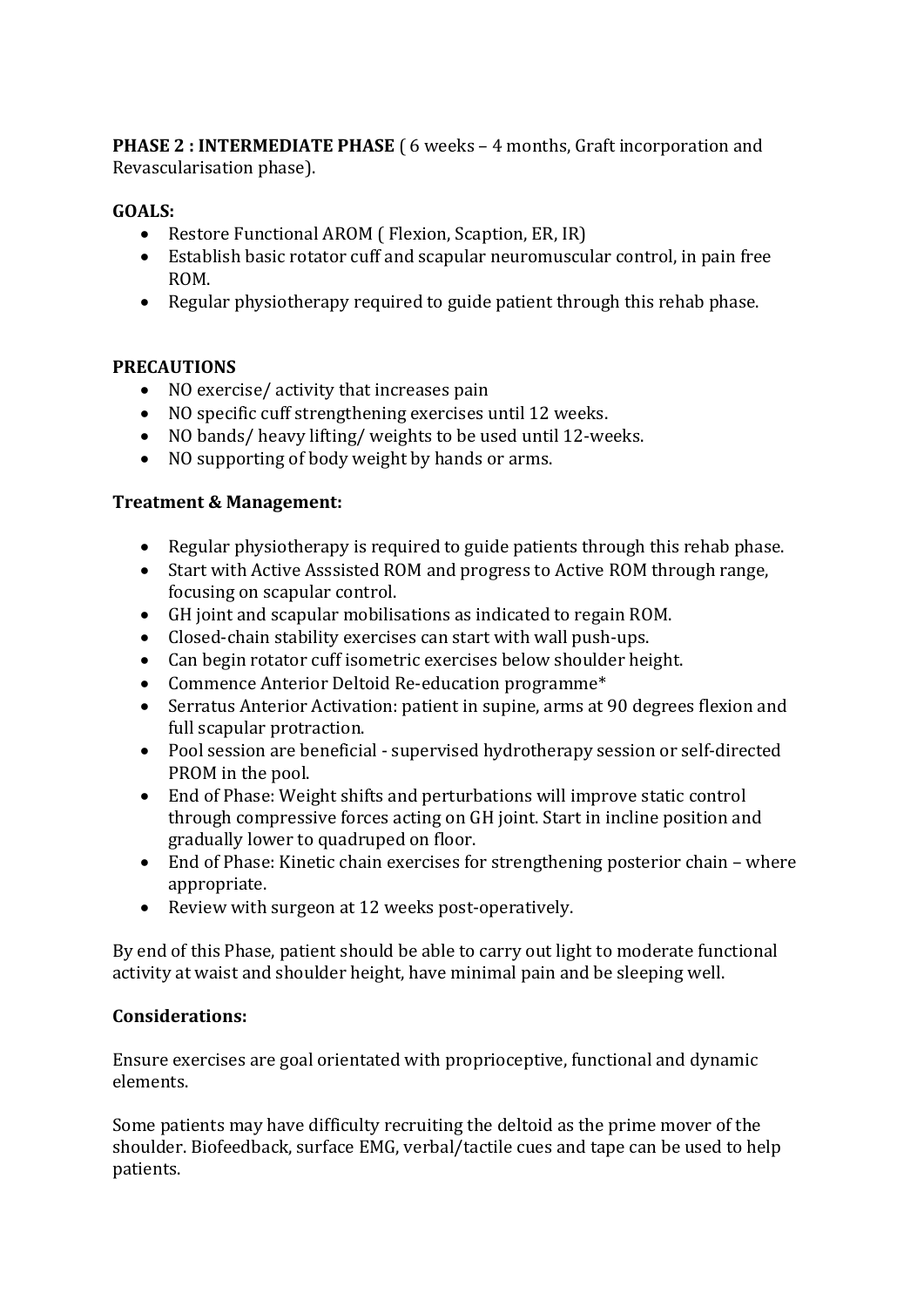\*www.shoulderdoc.co.uk/article/1028 is an example of an evidence-based deltoid re-education program (based on study by Levy et al, 2008).

**PHASE 3: STRENGTHENING** phase (4-6 months). Remodelling phase of healing where collagen fibres are laid down to achieve tensile strength of the graft.

### **GOALS:**

Rehab to include a structured and progressive strengthening program for the deltoid, remaining rotator cuff and scapular stabilisers.

Patients to return to more physically demanding work and activities.

### **Precautions:**

- No lifting of heavy objects
- No contact sport.

### **Treatment & Management:**

- Integration of the kinetic chain into Home Exercise Program.
- Progress strengthening program with body weight/ free weights/ resistance bands.
- Activate posterior rotator cuff through available range with band. Start in supine position and progress to standing.
- Progress through program for deltoid re-education.
- Progress closed chain exercises (use Swiss Ball/ Pilates Ball to increase cocontraction of deep stabilisers/ improve dynamic shoulder stability/scapular control).
- Incorporate sensorimotor control exercises.
- Dynamic bear hug (with resistance band) for Serratus anterior, Trapezius, Rhomboids). Can also be done in a lunge hold position to bring in kinetic chain.
- Exercises with weight transference  $-$  push ups at wall/ on incline and lift good hand away.
- Thoracic rotation and extension exercises
- Advise of injury prevention strategies and continued benefit of regular cardiovascular exercise.
- Review with surgeon at 6 months post-op.

### **Treatment & Management:**

- Integrate the kinetic chain in assessment and treatment plans. Consider Lumbopelvic hip complex (LHPC) and its importance in force production for upper limb function. A stable proximal base will enhance distal arm function. (https://www.aspetar.com/journal/viewarticle.aspx?id=198#.YCWxFqecY\_U)
- Encourage good postural habits and maintain available range of thoracic extension: 15 degrees of thoracic extension is required for pain free shoulder elevation.